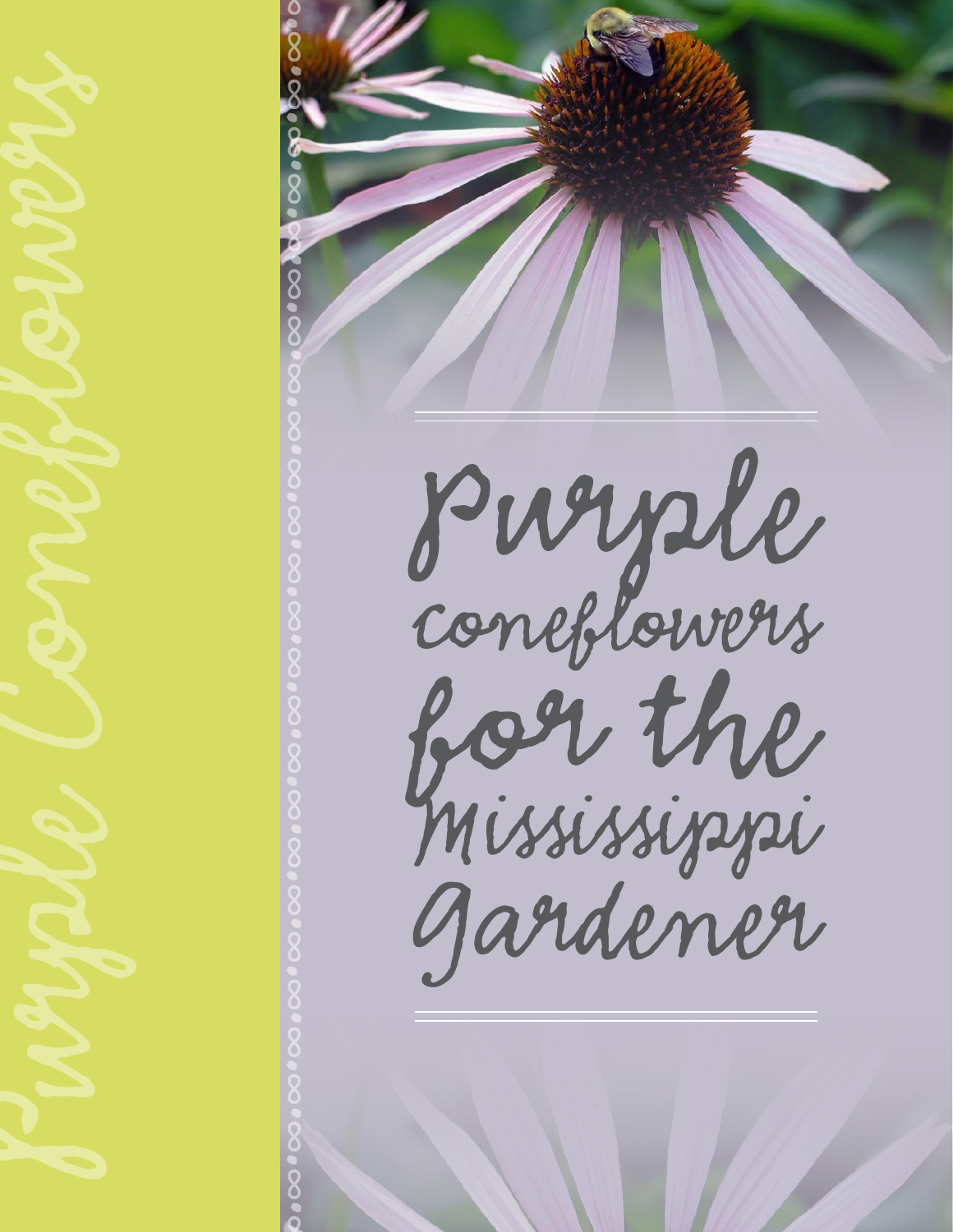Purple coneflowers can really make a statement in the home garden and landscape. The name is derived from the beautiful flowers, with their purple petals and dark center cones. The foliage color can range from pale to dark green. Purple coneflowers are fantastic butterfly-attracting plants.

Purple coneflowers are members of the Genus *Echinacea*. *Echinacea* is derived from the Greek word "echinos," meaning hedgehog, which refers to the spiny seed heads. There are nine species of coneflower native to North America. Members of this group can be found from the Gulf of Mexico to beyond the Canadian border. Many evolved in the Midwestern prairies and are adapted to the heat and frequent droughty conditions. Others evolved in the moist woodlands east of the Mississippi River.

## *Purple Coneflowers Purple Coneflowers Cultural Information*

Purple coneflowers are relatively easy to grow in our Mississippi gardens and landscapes. Purple coneflowers don't require much maintenance at all; in fact, they thrive on neglect.

Planting site selection is an important consideration when growing purple coneflowers. For best flowering performance, plant in full sun to partial shade.

Once established in the landscape, purple coneflowers are drought-tolerant plants. These flowering perennials prefer a well-drained soil amended with a good quality compost or organic matter. Planting in berms or raise beds will help water drain away from the crowns. Don't bury the crown of the plant below the grade of the surrounding soil. This can lead to crown rot. Growing in large containers is an excellent way to improve drainage. Be sure to use commercial potting media in containers.

Each spring, feed your purple coneflower plants with a liberal sprinkling of either a balanced, controlledrelease fertilizer or a high-quality compost. Fertilizing or composting will both build a better soil and feed the plants. Be careful when applying any type of mulching materials. Excess mulch can hold moisture against the crown. When mulching coneflowers, pull the mulch away from the crown after application.

Deadheading will encourage reblooming well into fall and improve the appearance of the planting bed. Leaving any seed heads at the end of the season will provide winter food for birds and some reseeding the next year.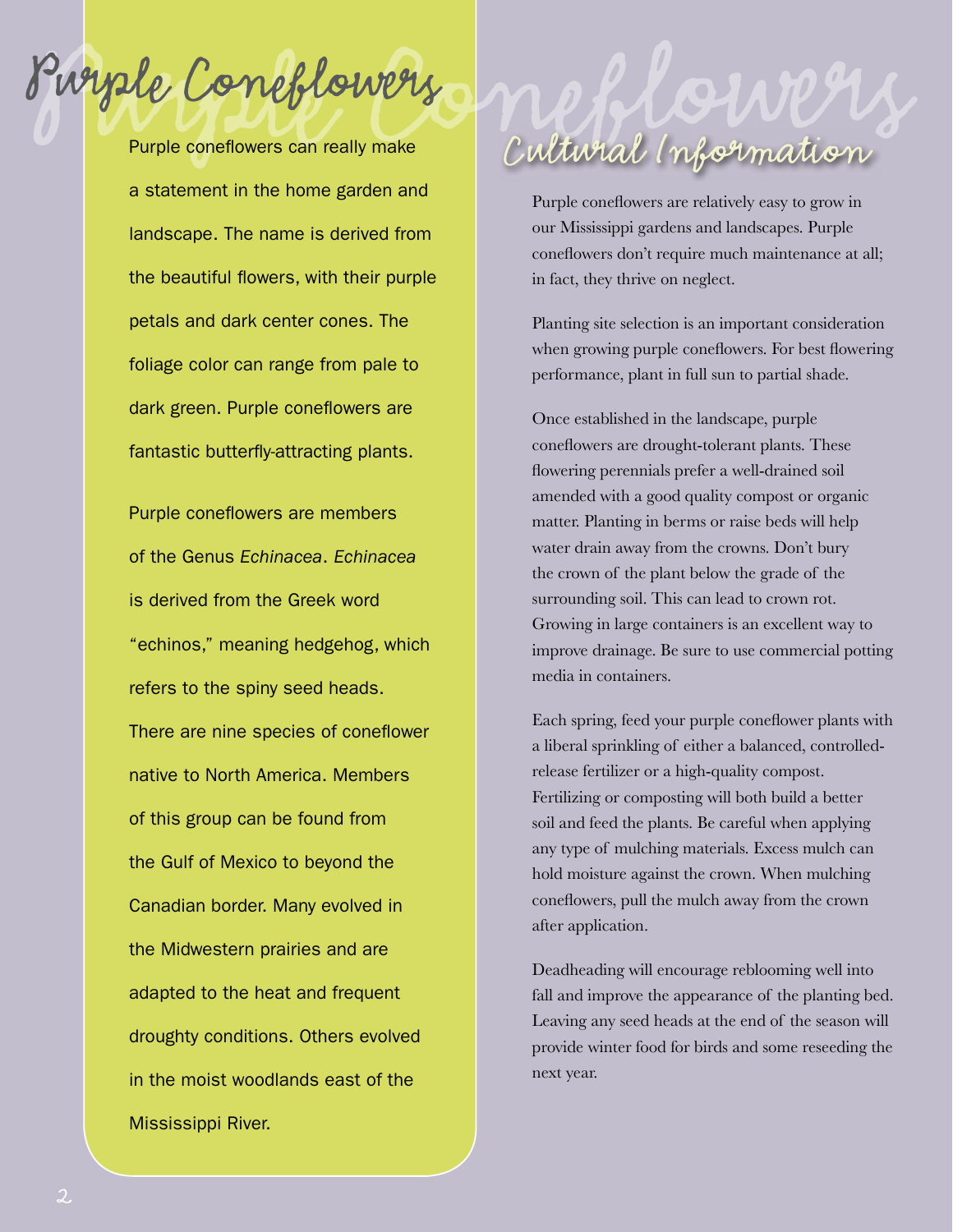*Propagation*

Purple coneflowers can be propagated either by division or seed. Division of the crown can be performed every three to four years. The clumps should be divided in the spring as new growth is emerging. Each crown division should have a shoot and roots attached.

Purple coneflowers will readily grow from seed. A short period (about 30 to 90 days) of cool, moist stratification can help ensure even germination. Sowing coneflower seed in small pots in the fall and leaving the pots outside is an easy way to stratify. When the seedlings have two or three sets of leaves the following spring, they can be transplanted.

*easy to grow* 

*Characteristics of Echinacea species native to North America*

#### *Narrow-leaf Purple Coneflower*

*Echinacea angustifolia*

GROWTH HABIT: up to 2 feet tall, upright

FOLIAGE: all parts very hairy

FLOWERS: short, light pink to purple petals, profoundly reflexed, bright orange and brown centers

BLOOM PERIOD: June to July, then sporadic

NATIVE RANGE: prairies from Texas to Canadian border

Compact growth habit, flowers displayed high above foliage





#### *Topeka Purple Coneflower Echinacea atrorubens*

GROWTH HABIT: up to 3 feet tall

FOLIAGE: light green, very hairy, coarse

FLOWERS: lavender to dark purple, thin, fine textured, and strongly reflexed

BLOOM PERIOD: April to June, then sporadic

NATIVE RANGE: small, localized areas in Oklahoma and Kansas

#### *Smooth Purple Coneflower Echinacea laevigata*

GROWTH HABIT: up 4 feet tall, rosette

forming with few leaves

FLOWERS: light pink to light purple, dark purple centers, petals reflexed

BLOOM PERIOD: May to June, then sporadic

NATIVE RANGE: local regions in VA, NC, SC, and GA

Plant is on the Federal Endangered Species List

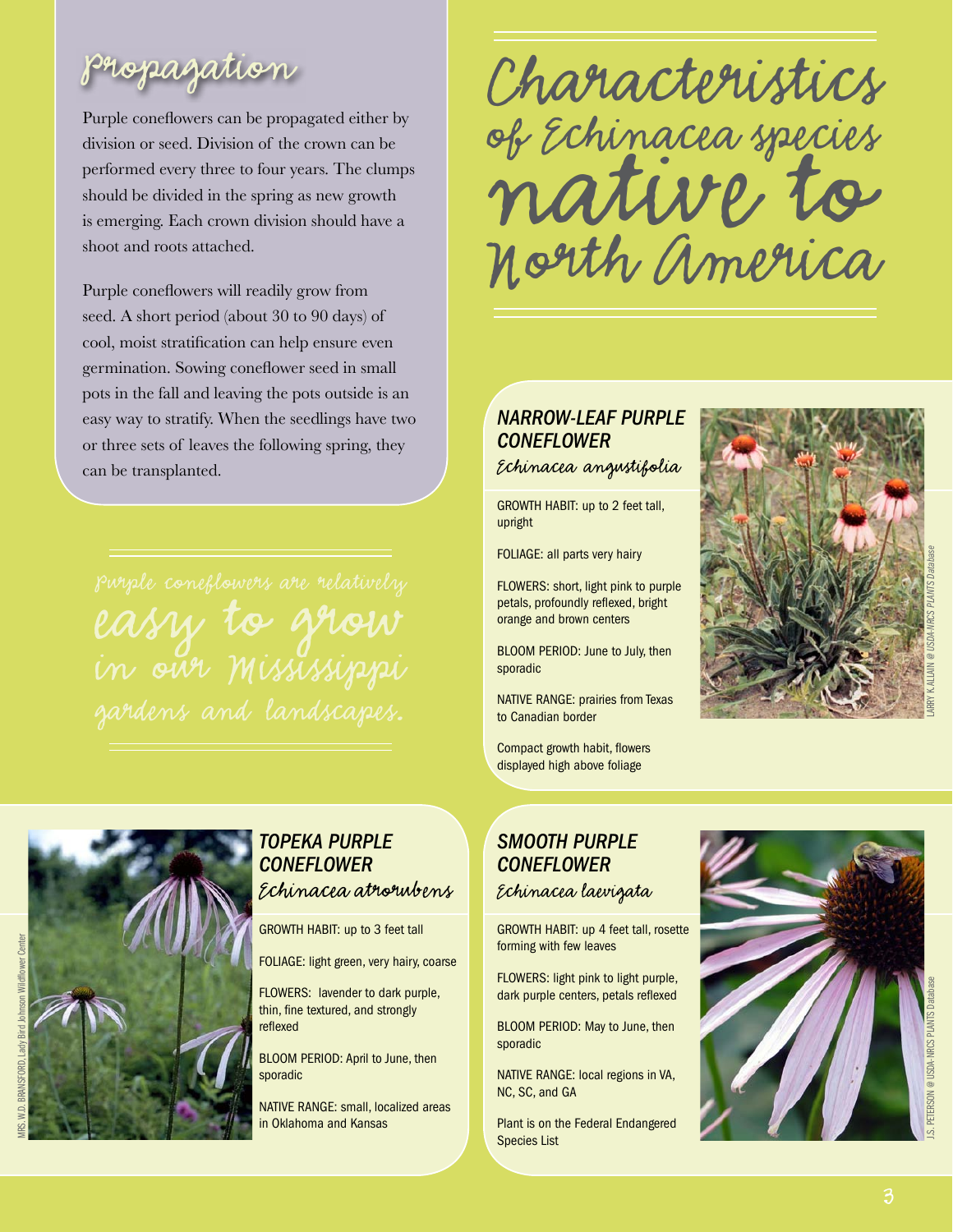

#### *Pale Purple Coneflower Echinacea pallida*

GROWTH HABIT: up to 3 feet tall

FOLIAGE: dark green, smooth margins, up to 10 inches long, coarse, very hairy

FLOWERS: very pale pink, orangey/ brown centers, petals thin and extremely reflexed

BLOOM PERIOD: May to July, then sporadic

NATIVE RANGE: wide areas of the Eastern U.S.

#### *Yellow Purple Coneflower*

*Echinacea paradoxa*

Growth habit: : up to 3½ feet tall

FOLIAGE: stems and leaves smooth, unlike other *Echinacea* species

FLOWERS: shades of yellow and yellow-orange, reflexed petals, large chocolate brown centers

BLOOM PERIOD: June to July, then sporadic

Native range: TX, OK, AR

Only *Echinacea* species with yellow flowers, hence the paradox suggested in the species name



Rare in Mississippi

The most readily available coneflower in the trade

#### *Eastern Purple Coneflower Echinacea purpurea*

GROWTH HABIT: up to 3 feet tall, some greater than 4 feet

FOLIAGE: dark green with coarse, serrated margins, up to 8 inches

Flowers: large and daisy-like, light pink to deep magenta, bright orange centers; many white-flowered, double flowered, or novelty flowered selections available

BLOOM PERIOD: June through August, then sporadic

NATIVE RANGE: wide areas of the Eastern US

#### *Sanguin Purple Coneflower*

*Echinacea sanguinea*

GROWTH HABIT: up to 3 feet tall, rosette forming

FOLIAGE: leaves up to 10 inches long, leaves and stems coarsely hairy, stem sways easily

FLOWERS: light pink, thin, almost frail reflexed petals, dark blood red center

BLOOM PERIOD: May to June, then sporadic

NATIVE RANGE: coastal plains to western Gulf of Mexico



hardy *Echinacea*



Plant is on the Federal Threatened Species List

#### *Wavy Leaved Purple Coneflower Echinacea simulata*

Growth habit: up to 3 feet tall

FOLIAGE: narrow, dark green, up to 10 inches long

FLOWERS: drooping pale pink petals with copper-orange centers

BLOOM PERIOD: June to July, then sporadic

Native range: IL, MO, KY, TN, NC, AL, GA

Closely related to E. pallida. Only appreciable difference is color of the pollen. 'Simulata' refers to this resemblance.

#### *Tennessee Purple Coneflower*

*Echinacea tennesseensis*

GROWTH HABIT: up to 2 feet tall

Foliage: linear, coarse

centers; petals turn upwards (only coneflower with this characteristic)

sporadic

NATIVE RANGE: three-county area around Nashville, TN

Species List



Most southerly species, least cold-

FLOWERS: dark mauve with green-pink

BLOOM PERIOD: June to August, then

Plant is on the Federal Endangered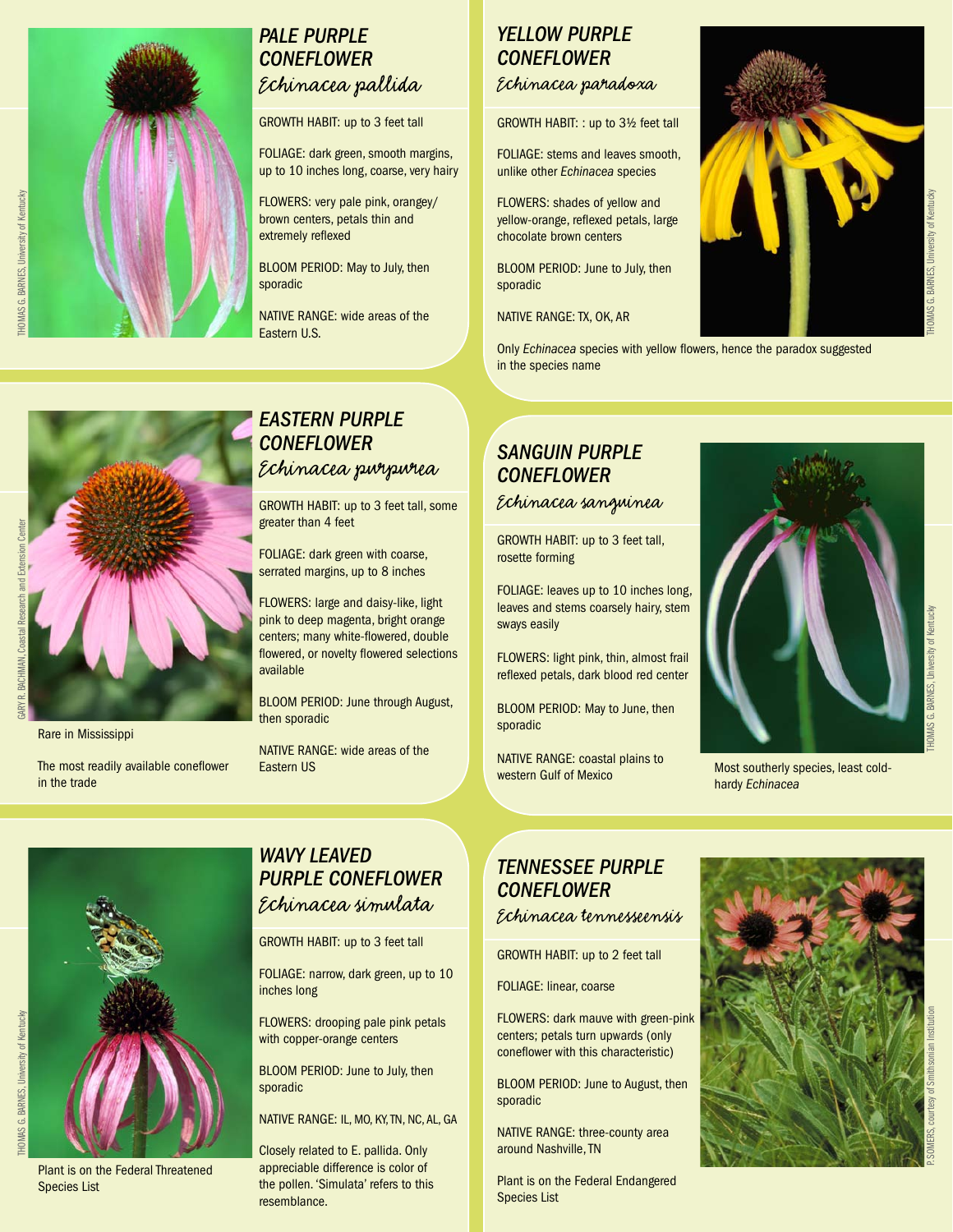## *Landscape Uses*

*Pests*

Purple coneflowers have few pests, but spittlebugs can be a problem in the spring and summer when the flower buds are starting to form. More information on insect pests of perennials can be found in Extension Publication 2369, "Insect Pests of Perennial Plants In the Home Landscape," available at http://msucares.com/pubs/ publications/p2369.pdf.

Sometimes aster yellows occur in large plantings. Aster yellows is a virus transmitted by leaf hoppers. Symptoms include mottling of the foliage. The flowers will start to exhibit a deformation of the flower buds. Sometimes the plant will outgrow the virus the following year. A common control practice is to remove and destroy the infected plants. Never put infested plant material into your compost pile.

*Herbal Supplement Use*

There is much interest in using *Echinacea* in herbal remedies, particularly in those designed to boost the immune system. Three of the native species, E. *augustifolia*, E. *pallida*, and E. *purpurea* are the primary plants of interest. Anyone considering using *Echinacea* or any other herbal supplement should consult a health care professional first to avoid possible serious side effects or interactions with prescription drugs.

The coneflowers included in this publication can be grown and enjoyed in Mississippi. These plants can be incorporated into the landscape or garden in many ways. Because these coneflowers are native wildflowers in Mississippi, they are at home in a naturalized wildflower garden or area. Purple coneflowers can also be part of a more formal perennial flower border. Because they are are drought tolerant, they would be an excellent choice in a large container for those who sometimes forget to water. In landscape plantings, good companion plants include ornamental grasses, Autumn Joy sedum, rudbeckias, Mexican bush sage (*Tagetes lucida*), dusty miller or lamb's ear.

Although purple coneflowers are native and among our favorite garden plants we should make a few concessions in regard to garden and landscape performance. Think of purple coneflowers in Mississippi as short-lived flowering perennials. In other words, don't feel guilty if these plants vanish after a few years. This usually happens due to the cool, damp weather typical of Mississippi winters, which can result in crown rot. This disease is a major problem of purple coneflowers if the soil is too wet. Planting in raised beds, on a slope, or in containers can help but is not a guarantee of survival.

These wonderful plants usually perform and flower well for up to 12 weeks or longer in the heat and humidity of summer, but you may have to replace them eventually. When you do, consider trying some of the new cultivars pictured below.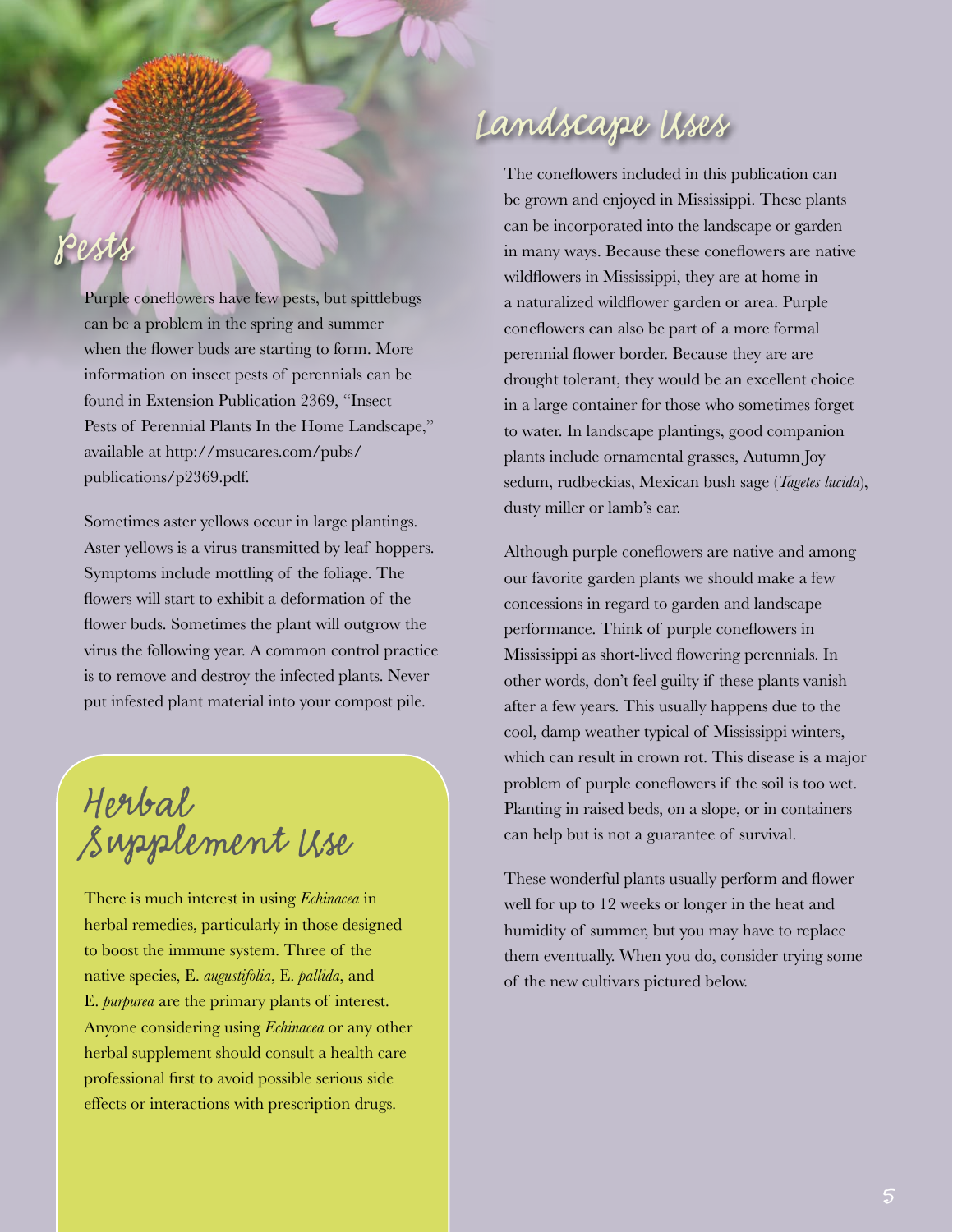*New Introductions*

In recent years purple coneflower breeders have introduced many new colors and flower forms, especially double flower forms. Because the flower colors for many of these new plants are a departure from the traditional white or purple flowers, they are referred to by their hybridized name. Some are available at your favorite garden center. Many more are available for order through catalogs or online.

# **New Colors**



*Harvest Moon Green Eyes*



*New Coneflower Selections*

#### *Twilight*



*Flame Thrower Mac n Cheese*





*Tomato Soup*





Terra Nova Nurseries, Inc., Canby, OR *Hope*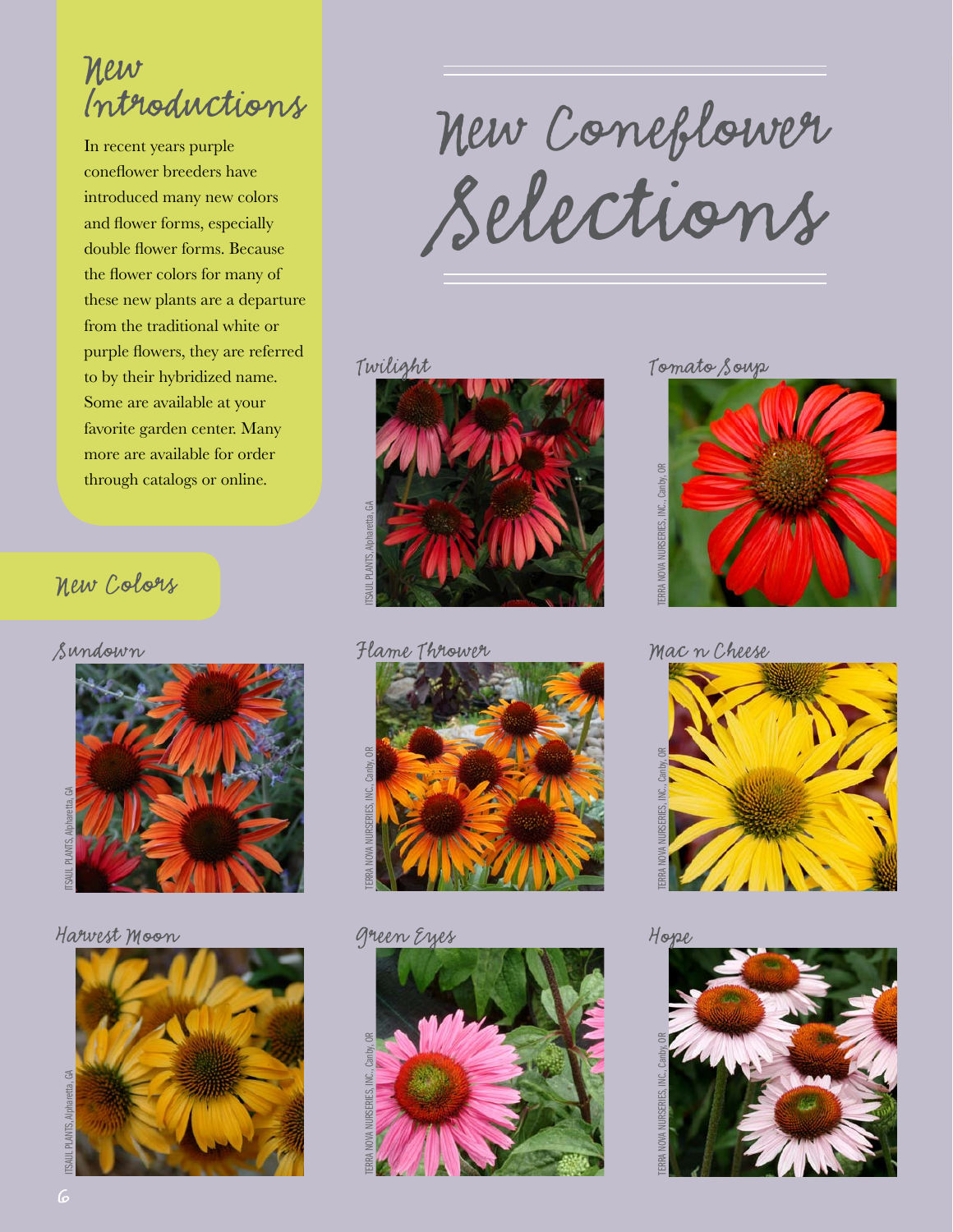#### *Double and novelty flowers*

*Pink Poodle*



*Quills and Thrills Secret Joy*



*Secret Passion*





*Purple coneflower breeders have introduced many new colors and flower forms, especially double flower forms.*

*7*

*Some are available at your*

*favorite garden center. Many more are available for order through catalogs or online.*